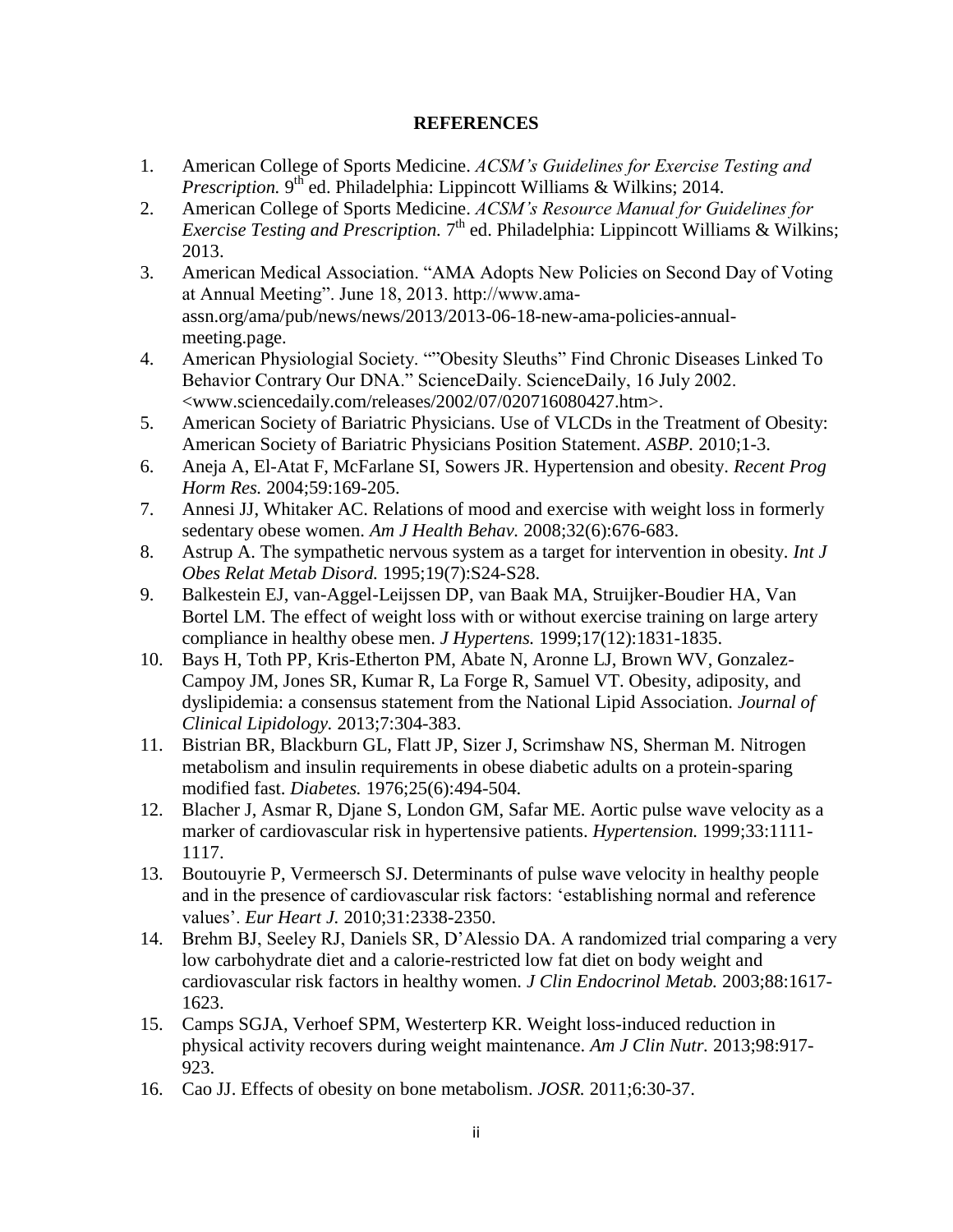- 17. Cavuoto LA, Nussbaum MA. The influences of obesity and age on functional performance during intermittent upper extremity tasks. *Journal of Occupational and Environmental Hygiene.* 2014;11(9):583-590.
- 18. Centers for Disease Control and Prevention. "Health-Related Quality of Life (HRQOL)". 17 March 2011. < http://www.cdc.gov/hrqol/concept.htm>.
- 19. Chaston TB, Dixon JB. Factors associated with percent change in visceral versus subcutaneous abdominal fat during weight loss: findings from a systematic review. *International Journal of Obesity.* 2008;32:619-628.
- 20. Chaston TB, Dixon JB, and O'Brien PE. Changes in fat-free mass during significant weight loss: a systematic review. *International Journal of Obesity.* 2007;31:743-750.
- 21. Choo J, Jeon S, Lee J. Gender differences in health-related quality of life associated with abdominal obesity in a Korean population. *BMJ Open.* 2014;4:1-8.
- 22. Danaei G, Ding EL, Mozarrarian D, Taylor B, Rehm J, Murray CJL, Ezzati M. The preventable causes of death in the United States: comparative risk assessment of dietary, lifestyle, and metabolic risk factors. *PLoS Med.* 2009;6(4):1-23.
- 23. Dattilo AM, Kris-Etherton. Effects of weight reduction on blood lipids and lipoproteins: a meta-analysis. *Am J Clin Nutr.* 1992;56:320-328.
- 24. Daumit GL, Dickerson FB, Wang NY, Dalcin A, Jerome GJ, Anderson CAM, Young DR, Frick KD, Yu A, Gennusa JV, Oefinger M, Crum RM, Charleston J, Casagrande SS, Guallar E, Goldberg RW, Campbell LM, Appel LJ. A behavioral weight-loss intervention in persons with serious mental illness. *N Engl J Med.* 2013;368(17):1594- 1602.
- 25. DeLany JP, Kelley DE, Hames KC, Jakicic JM, Goodpaster BH. Physical activity on weight loss, energy expenditure, and energy intake during diet induced weight loss. *Obesity.* 2014;22:363-370.
- 26. Dengo AL, Dennis EA, Orr JS, Marinik EL, Ehrlich E, Davy BM, Davy KP. Arterial destiffening with weight loss in overweight and obese middle-aged and older adults. *Hypertension.* 2010;55:855-861.
- 27. Dennis KE, Goldberg AP. Differential effects of body fatness and body fat distribution on risk factors for cardiovascular disease in women. *Arterioscler Thromb.*  1993;13:1487-1494.
- 28. Donnelly JE, Pronk NP, Jacobsen DJ, Pronk SJ, Jakicic JM. Effects of a very-lowcalorie diet and physical-training regimens on body composition and resting metabolic rate in obese females. *Am J Clin Nutr.* 1991;54:56-61.
- 29. Du H, Bennett D, Li L, Whitlock G, Guo Y, Collins R, Chen J, Bian Z, Hong L, Feng S, Chen X, Chen L, Zhou R, Mao E, Peto R, Chen Z. Physical activity and sedentary leisure time and their associations with BMI, waist circumference, and percentage body fat in 0.5 million adults: the China Kadoorie Biobank study. *Am J Clin Nutr.*  2013;97:487-496.
- 30. Duren DL, Sherwood RJ, Czerwinski SA, Lee M, Choh AC, Siervogel RM, Chumlea WC. Body composition methods: comparisons and interpretation. *J Diabetes Sci Technol.* 2008;2(6):1139-1146.
- 31. Ekelund U, Brage S, Besson H, Sharp S, Wareham NJ. Time spent being sedentary and weight gain in healthy adults: reverse or bidirectional causality? *Am J Clin Nutr.*  2008;88:612-617.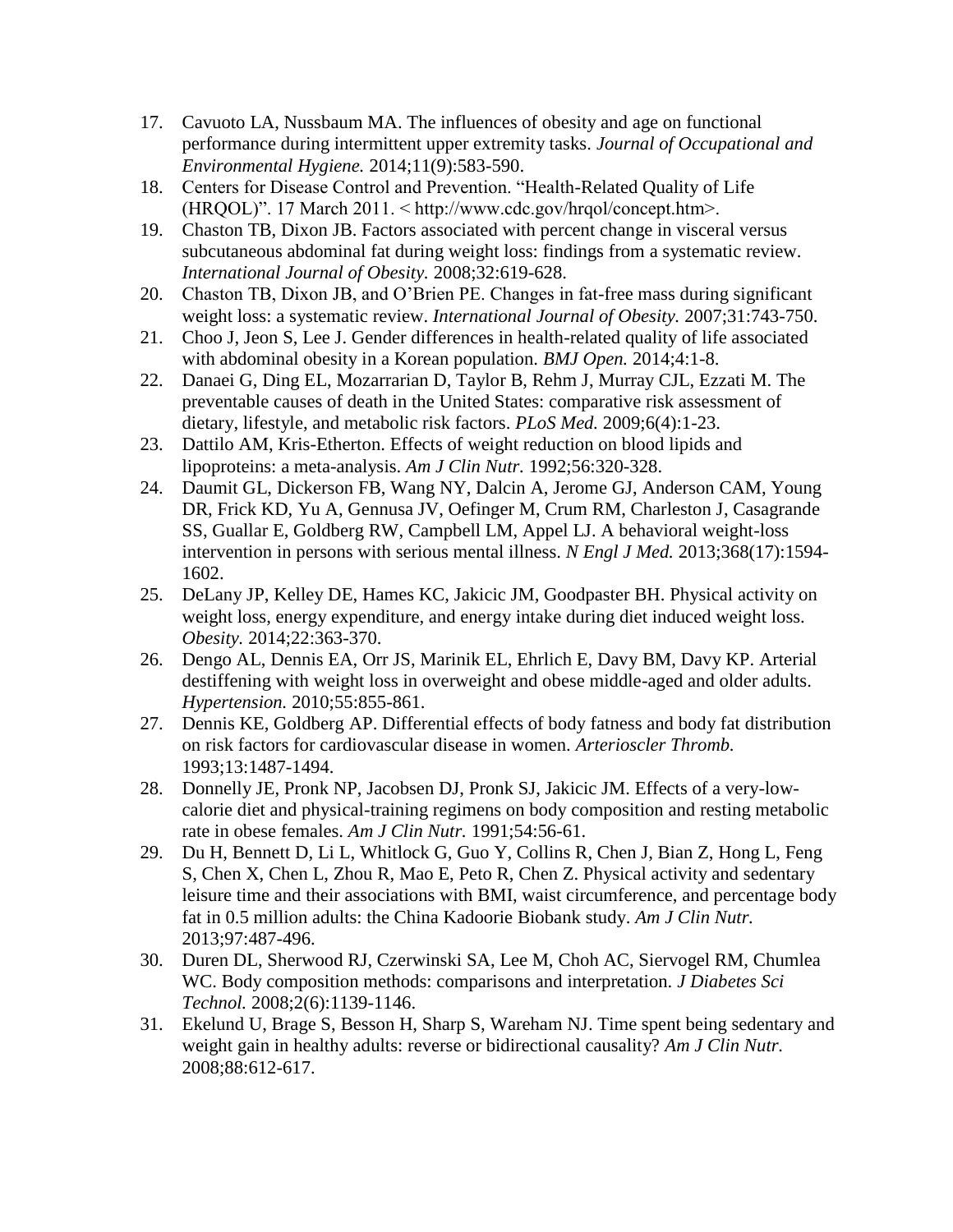- 32. Elder CR, Gullion CM, Funk KL, DeBar LL, Lindberg NM, Stevens VJ. Impact of sleep, screen time, depression and stress on weight change in the intensive weight loss phase of the LIFE study. *International Journal of Obesity.* 2012;36:86-92.
- 33. Epstein LH, Paluch RA, Gordy CC, Dorn J. Decreasing sedentary behaviors in treating pediatric obesity. *Arch Pediatr Adolesc Med.* 2000;154:220-226.
- 34. Feneberg A, Malfertheiner P. Epidemic trends of obesity with impact on metabolism and digestive diseases. *Digestive Diseases.* 2012;30(2):143-147.
- 35. Finkelstein EA, Trogdon JG, Cohen JW, Dietz W. Annual medical spending attributable to obesity: payer-and service-specific estimates. *Health Affairs.*  2009;28(5):w822-w831.
- 36. Flegal KM. The effects of changes in smoking prevalence on obesity prevalence in the United States. *Am J Public Health.* 2007;97:1510-1514.
- 37. Flegal KM, Carroll MD, Kit BK, Ogden CL. Prevalence of obesity and trends in the distribution of body mass index among US adults, 1999-2010. *JAMA.* 2012;307(5):491- 497.
- 38. Fogelholm M, Kukkonen-Harjula K, Oja P. Eating control and physical activity as determinants of short-term weight maintenance after a very-low-calorie diet among obese women. *International Journal of Obesity.* 1999;23:203-210.
- 39. Fontaine KR, Barofsky I. Obesity and health-related quality of life. *Obesity Reviews.*  2001;2:173-182.
- 40. Foster GD, Wadden TA, Peterson FJ, Letizia KA, Bartlett SJ, Conill AM. A controlled comparison of three very-low-calorie diets: effects on weight, body composition, and symptoms. *Am J Clin Nutr.* 1992;55:811-817.
- 41. Franz MJ. The dilemma of weight loss in diabetes. *Diabetes Spectrum.* 2007;20(3):133- 136.
- 42. Gallagher KI, Jakicic JM, Napolitano MA, Marcus BH. Psychosocial factors related to physical activity and weight loss in overweight women. *Med Sci Sports Exerc.*  2006;38(5):971-980.
- 43. Goldberg Y, Boaz M, Matas Z, Goldberg I, Shergorodsky M. Weight loss induced by nutritional and exercise intervention decreases arterial stiffness in obese subjects. *Clinical Nutrition.* 2009;28(1):21-25.
- 44. Goodpaster BH, DeLany JP, Otto AD, Kuller L, Vockley J, South-Paul JE, Thomas SB, Brown J, McTigue K, Hames KC, Lang W, Jakicic JM. Effects of diet and physical activity interventions on weight loss and cardiometabolic risk factors in severely obese adults. *JAMA.* 2010;304(16):1795-1802.
- 45. Hall KD, Sacks G, Chandamohan D, Chow CC, Wang YC, Gortmaker SL, Swinburn BA. Quantification of the effect of energy imbalance on bodyweight. *Lancet.*  2011;378(9793):1-23.
- 46. Hart KE, Warriner EM. Weight loss and biomedical health improvement on a very low calorie diet: the moderating role of history of weight cycling. *Behavioral Medicine.*  2005;30:161-170.
- 47. Harvey NL. The link between lymphatic function and adipose biology. *Ann. N.Y. Acad. Sci..* 2008;1131:82-88.
- 48. Haskell WL, Lee I, Pate RR, Powell KE, Blair SN. Physical activity and public health: updated recommendations for adults from the American College of Sports Medicine and the American Heart Association. *Circulation.* 2007;116(9):1081-1093.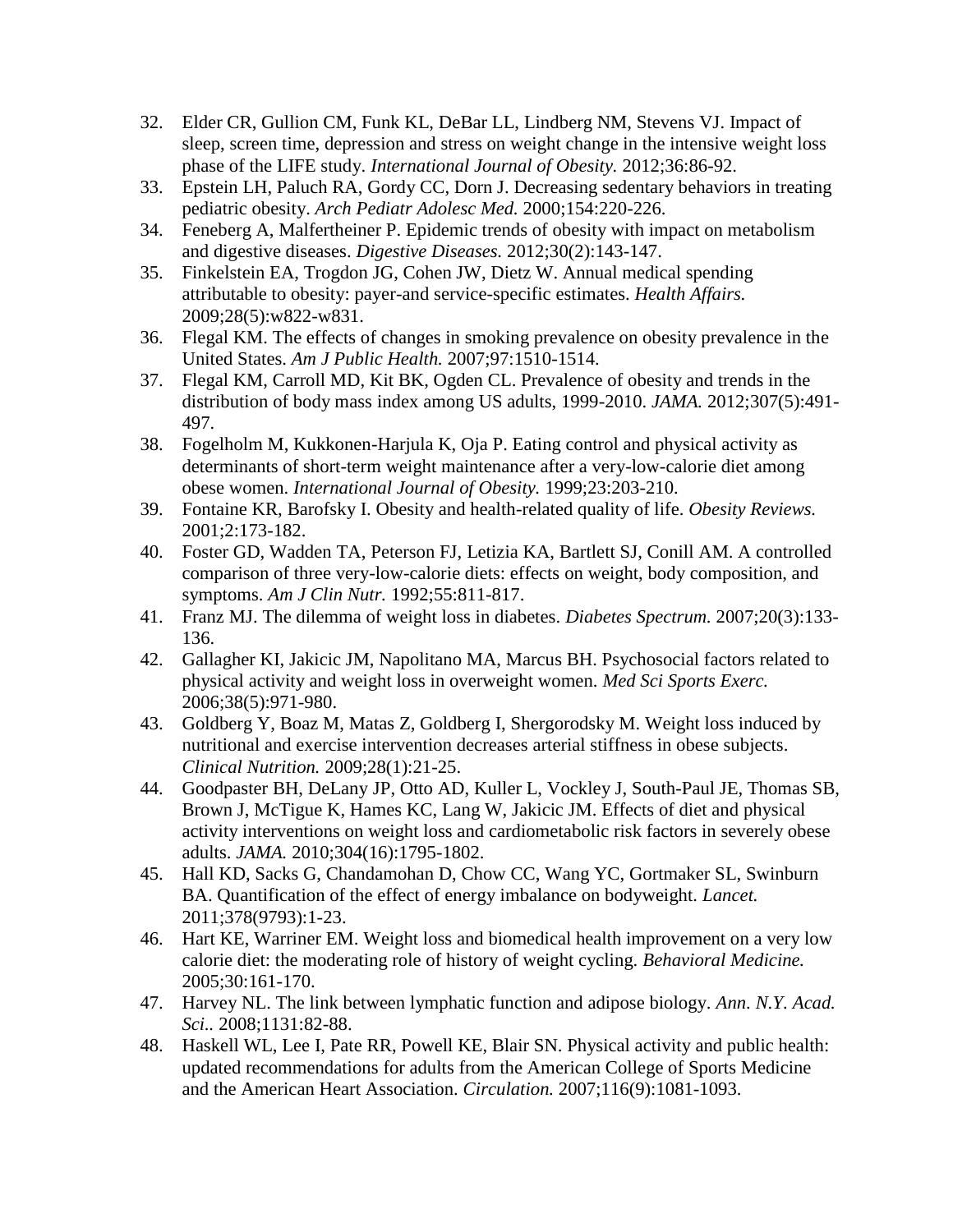- 49. Healy GN, Dunstan DW, Salmon J, Cerin E, Shaw JE, Zimmet PZ, Owen N. Breaks in sedentary time: beneficial associations with metabolic risk. *Diabetes Care.*  2008;31:661-666.
- 50. Hegde V, Dhurandhar NV. Microbes and obesity interrelationship between infection, adipose tissue and the immune system. *Clin Microbiol Infect.* 2013;19:314-320.
- 51. Hirani V, Zaninotto P, Primatesta P. Generalised and abdominal obesity and risk of diabetes, hypertension and hypertension-diabetes co-morbidity in England. *Public Health Nutrition.* 2007;11(5):521-527.
- 52. Isner JM, Sours HE, Paris AL, Ferrans VJ, Roberts WC. Sudden, unexpected death in avid dieters using the liquid-protein-modified-fast diet. *Circulation.* 1979;60(6):1401- 1412.
- 53. Janesick A, Blumberg B. Endocrine disrupting chemicals and the developmental programming of adipogenesis and obesity. *Birth Defects Research.* 2011;93:34-50.
- 54. Jensen MD, Ryan DH, Apovian CM, Ard JD, Comuzzie AG, Donato KA, Hu FB, Hubbard VS, Jakicic JM, Kushner RF, Loria CM, Millen BE, Nonas CA, Pi-Sunyer FX, Stevens J, Stevens VJ, Wadden TA, Wolfe BM, Yanovski SZ. 2013 AHA/ACC/TOS guideline for the management of overweight and obesity in adults: a report of the American College of Cardiology/American Heart Association Task Force on Practice Guidelines and The Obesity Society. *J Am Coll Cardiol.* 2014; 63(25 Pt B):2985-3023.
- 55. Jia H, Lubetkin EI. The impact of obesity on health-related quality-of-life in the general adult US population. *Journal of Public Health.* 2005;27(2):156-164.
- 56. Johnstone AM, Horgan GW, Murison SD, Bremner DM, Lobley GE. Effects of a highprotein ketogenic diet on hunger, appetite, and weight loss in obese men feeding ad libitum. *Am J Clin Nutr.* 2008;87:44-55.
- 57. Jungheim ES, Travieso JL, Hopeman MM. Weighing the impact of obesity on female reproductive function and fertility. *Nutr Rev.* 2013;71(1):1-9.
- 58. Kaukua J, Pekkarinen T, Sane T, Mustajoki P. Health-related quality of life in obese outpatients losing weight with very-low-energy diet and behavior modification. *Int J Obes Relat Metab Disord.* 2003;27(10):1233-1241.
- 59. Kirek K, Cecelja M, Astle W, Chowienczyk P, Spector TD, Falchi M, Andrew T. The relationship between DXA-based and anthropometric measures of visceral fat and morbidity in women. *BMC Cardiovascular Disorders.* 2013;13:25-38.
- 60. Kolotkin RL, Crosby RD, Williams GR, Hartley GG, Nicol S. The relationship between health-related quality of life and weight loss. *Obes Res.* 2001;9(9):564-571.
- 61. Koster A, Ding J, Stenholm S, Caserotti P, Houston DK, Nicklas BJ, You T, Sun Lee J, Visser M, Newman AB, Schwartz AV, Cauley JA, Tylavsky FA, Goodpaster BH, Kritchevsky SB, Harris TB. Does the amount of fat mass predict age-related loss of lean mass, muscle strength, and muscle quality in older adults? *J Gerontol A Biol Sci Med Sci.* 2011;66A(8):888-895.
- 62. Krupp LB, LaRocca NG, Muir-Nash J, Steinberg AD. The Fatigue Severity Scale: application to patients with multiple sclerosis and systemic lupus erythematosus. *Arch Neurol.* 1989;46:1121-1123.
- 63. Lakka TA, Bouchard C. Physical activity, obesity and cardiovascular diseases. *Handb Exp Pharmacol.* 2005;170:137-163.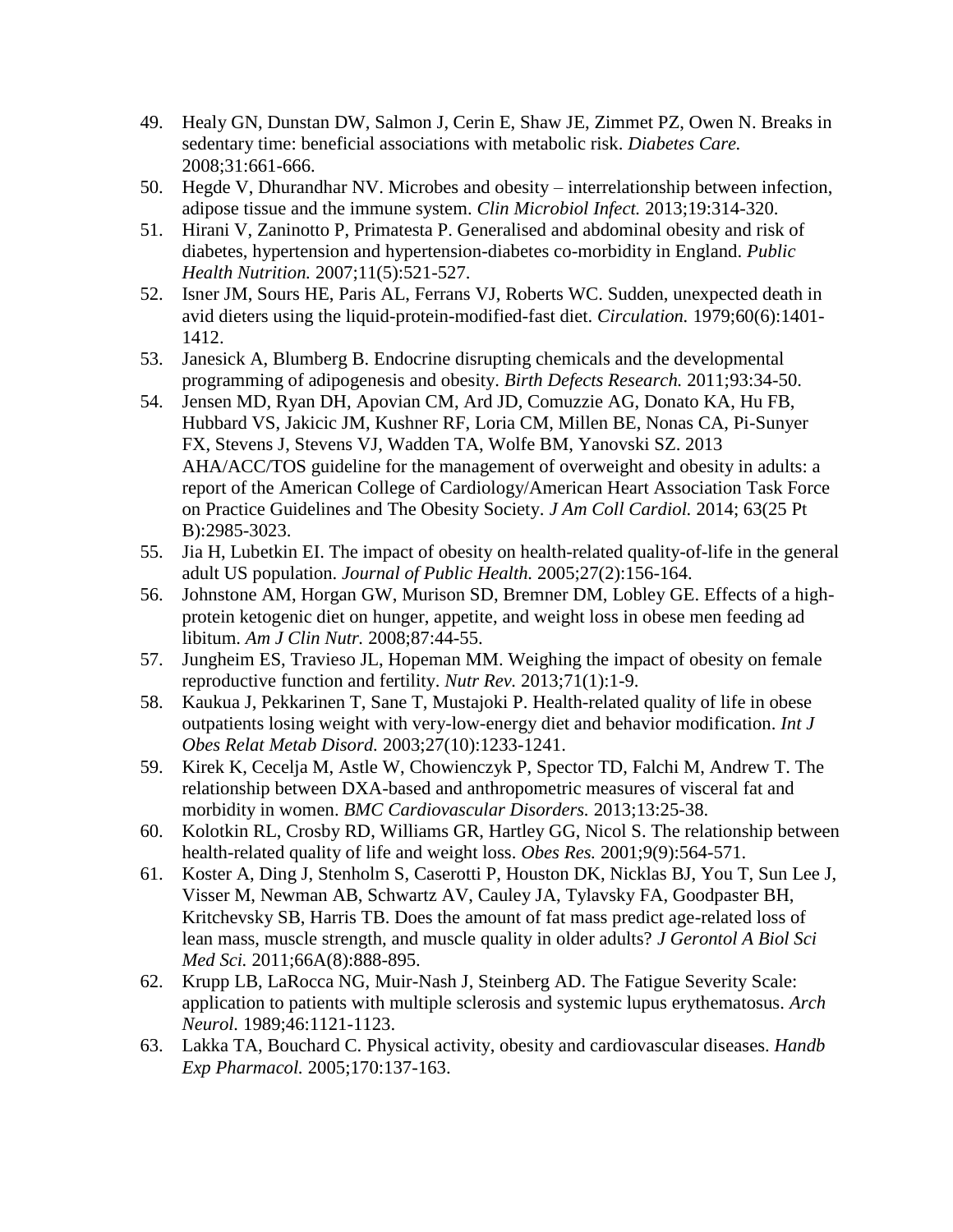- 64. Landsberg L, Aronne LJ, Beilin LJ, Burke V, Igel LI, Lloyd-Jones D, Sowers J. Obesity related hypertension: pathogenesis, cardiovascular risk, and treatment. *J Clin Hypertens.* 2013;15:14-33.
- 65. Larsson U, Karlsson J, Sullivan M. Impact of overweight and obesity on health-related quality of life – a Swedish population study. *International Journal of Obesity.*  2002;26:417-424.
- 66. Leser MS, Yanovski SZ, Yanovski JA. A low-fat intake and greater activity level are associated with lower weight regain 3 years after completing a very-low-calorie diet. *J Am Diet Assoc.* 2002;102:1252-1256.
- 67. Luppino FS, deWit LM, Bouvy PF, Stijnen T, Cuijpers P, Penninx BWJH, Zitman FG. Overweight, obesity, and depression: a systematic review and meta-analysis of longitudinal studies. *Arch Gen Psychiatry.* 2010;67(3):220-229.
- 68. Maalouf M, Rho JM, Mattson MP. The neuroprotective properties of calorie restriction, the ketogenic diet, and ketone bodies. *Brain Res Rev.* 2008;59(2):293-315.
- 69. Martin CK, Heilbronn LK, de Jonge L, DeLany JP, Volaufova J, Anton SD, Redman LM, Smith SR, Ravussin E. Effect of calorie restriction on resting metabolic rate and spontaneous physical activity. *Obesity.* 2007;15:2964-2973.
- 70. Misra A, Vikram NK. Clinical and pathophysiological consequences of abdominal adiposity and abdominal adipose tissue depots. *Nutrition.* 2003;19:457-466.
- 71. Mondul AM, Giovannucci E, Platz EA. A prospective study of obesity and incidence and progression of lower urinary tract symptoms. *J Urol.* 2014;191(3):715-721.
- 72. Moody AM. Effects of changes in weight, body composition, fitness and physical activity on aortic wave velocity in overweight and obese adults [dissertation]. Pittsburgh (PA): University of Pittsburgh; 2014.99 p.
- 73. National Institute of Diabetes and Digestive and Kidney Diseases. Very low-calorie diets. *WIN.* 2008;3894(3):1-3.
- 74. National Task Force on the Prevention and Treatment of Obesity. Very low-calorie diets. *JAMA.* 1993;270:967-974.
- 75. Okura T, Nakata Y, Lee DJ, Ohkawara K, Tanaka K. Effects of aerobic exercise and obesity phenotype on abdominal fat reduction in response to weight loss. *International Journal of Obesity.* 2005;29:1259-1266.
- 76. Palgi A, Read JL, Greenberg I, Hoefer MA, Bistrian BR, Blackburn GL. Multidisciplinary treatment of obesity with a protein-sparing modified fast: results in 668 outpatients. *Am J Public Health.* 1985;75:1190-1194.
- 77. Paoli A. Ketogenic diet for obesity: friend or foe? *Int J Environ Res Public Health.*  2014;11:2092-2107.
- 78. Paoli A, Rubini A, Volek JS, Grimaldi KA. Beyond weight loss: a review of the therapeutic uses of very-low-carbohydrate (ketogenic) diets. *Eur J Clin Nutr.*  2013;67:789-796.
- 79. Parenti M, Babini AC, Cecchetto ME, Bartolo PD, Luchi A, Saretta B, Sorrenti G, Motta R, Melchionda N, Barbara L. Lipid, lipoprotein, and apolipoprotein assessment during an 8-wk very-low-calorie diet. *Am J Clin Nutr.* 1992;56:268S-270S.
- 80. Parr EB, Coffey VG, Hawley JA. 'Sarcobesity': a metabolic conundrum. *Maturitas.*  2013;1:109-113.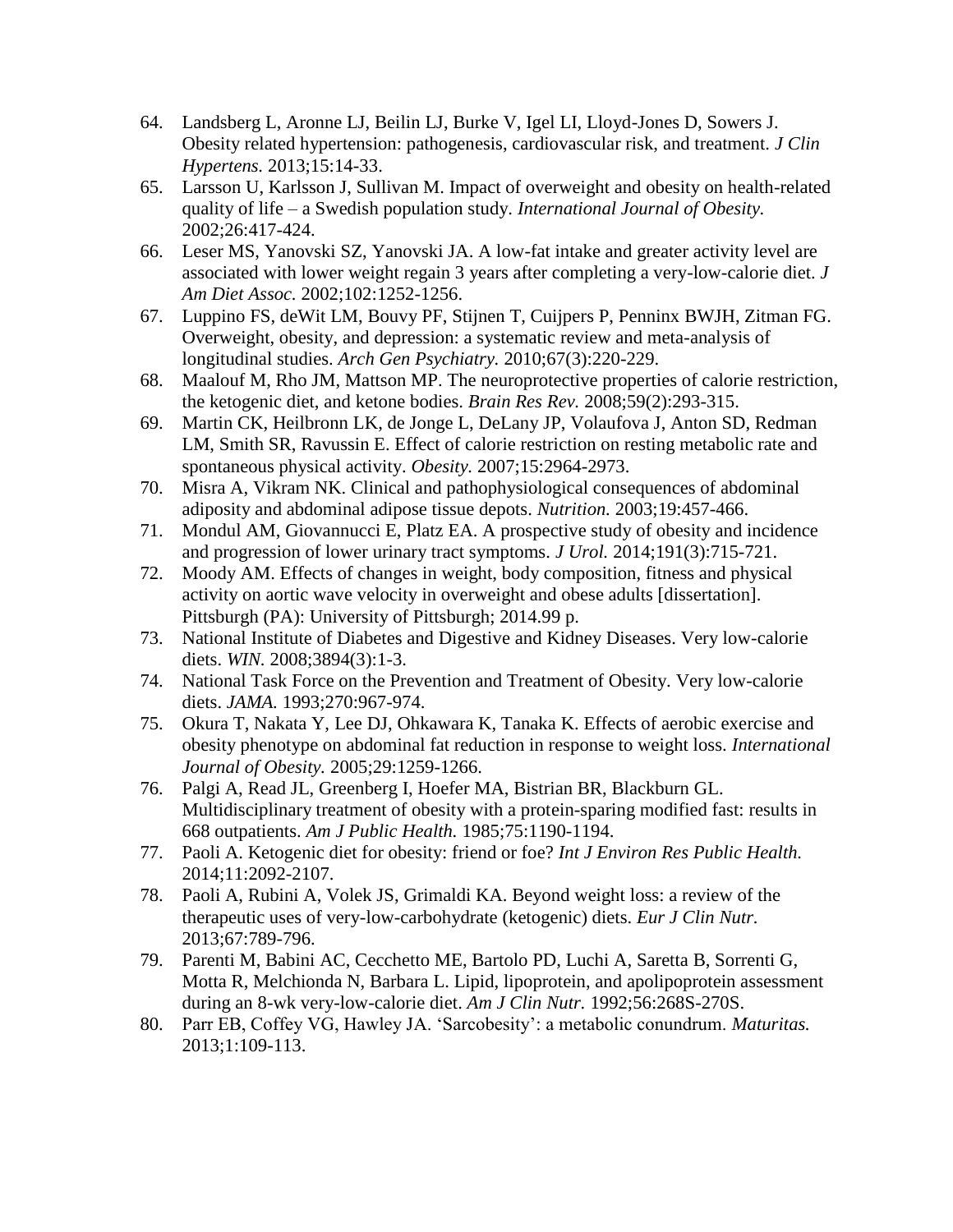- 81. Pasanisi F, Contaldo F, de Simone G, Mancini M. Benefits of sustained moderate weight loss in obesity. *Nutrition, Metabolism, and Cardiovascular Diseases: NMCD.*  2001;11(6):401-406.
- 82. Pate RR, Pratt M, Blair SN, Haskell WL, Macera CA, Bouchard C, Buchner D, Ettinger W, Heath GW, King AC, Kriska A, Leon AS, Marcus BH, Morris J, Paffenbarger RS, Patrick K, Pollock ML, Rippe JM, Sallis J, Wilmore JH. Physical activity and public health: a recommendation from the Centers for Disease Control and Prevention and the American College of Sports Medicine. *JAMA.* 1995;273(5):402-407.
- 83. Petersen KS, Blanch N, Keogh JB, Clifton PM. Effect of weight loss on pulse wave velocity. *Arteriosclerosis, Thrombosis, and Vascular Biology.* 2014;35:243-252.
- 84. Phinney SD. Exercise during and after very-low-calorie dieting. *Am J Clin Nutr.*  1992;56:190S-194S.
- 85. Pi-Sunyer FX. Dietary practices in obesity. *Bull NY Acad Med.* 1982;58(3):263-274.
- 86. Pisciottano MV, Pinto SS, Szejnfeld VL, Castro CH. The relationship between lean mass, muscle strength and physical ability in independent healthy elderly women from the community. *J Nutr Health Aging.* 2014;18(5):554-558.
- 87. Pontiroli AE, Galli L. Duration of obesity is a risk factor for non-insulin-dependent diabetes mellitus, not for arterial hypertension or for hyperlipidaemia. *Acta Diabetol.*  1998;35:130-136.
- 88. Rabec C, Ramos PL, Veale D. Respiratory complications of obesity. *Arch Bronconeumol.* 2011;47(5):252-261.
- 89. Re RN. Obesity-related hypertension. *The Ochsner Journal.* 2009;9:133-136.
- 90. Reisin, E, Abel R, Modan M, Silverberg DS, Eliahou HE, Modan B. Effect of weight loss without salt restriction on the reduction of blood pressure in overweight hypertensive patients. *N Engl J Med.* 1978;298:1-6.
- 91. Ross KM, Milsom VA, Rickel KA, DeBraganza N, Gibbons LM, Murawski ME, Perri MG. The contributions of weight loss and increased physical fitness to improvements in health-related quality of life. *Eat Beh.* 2009;10(2):84-88.
- 92. Ross R, Dagnone D, Jones PJH, Smith H, Paddags A, Hudson R, Janssen I. Reduction in obesity and related comorbid conditions after diet-induced weight loss or exerciseinduced weight loss in men. *Ann Intern Med.* 2000;133:92-103.
- 93. Safar ME, Czernichow S, Blacher J. Obesity, arterial stiffness, and cardiovascular risk. *J Am Soc Nephrol.* 2006;17:S109-S111.
- 94. Sumithran P, Prendergast LA, Delbridge E, Purcell K, Shulkes A, Kriketos A, Proietto J. Ketosis and appetite-mediating nutrients and hormones after weight loss. *EurJ Clin Nutr.* 2013;67:759-764.
- 95. Sutton-Tyrrell K, Najjar SS, Boudreau RM, Venkitachalam L, Kupelian V, Simonsick EM, Havlik R, Lakatta EG, Spurgeon H, Kritchevsky S, Pahor M, Bauer D, Newman A. Elevated aortic pulse wave velocity, a marker of arterial stiffness, predicts cardiovascular events in well-functioning older adults. *Circulation.* 2005;111:3384- 3390.
- 96. Tchernof A, Despres JP. Pathophysiology of human visceral obesity: an update. *Physiol Rev.* 2013;93:359-404.
- 97. The WHOQOL group. Development of the World Health Organization WHOQOL-BREF Quality of Life Assessment. *Psychological Medicine.* 1998;28:551-558.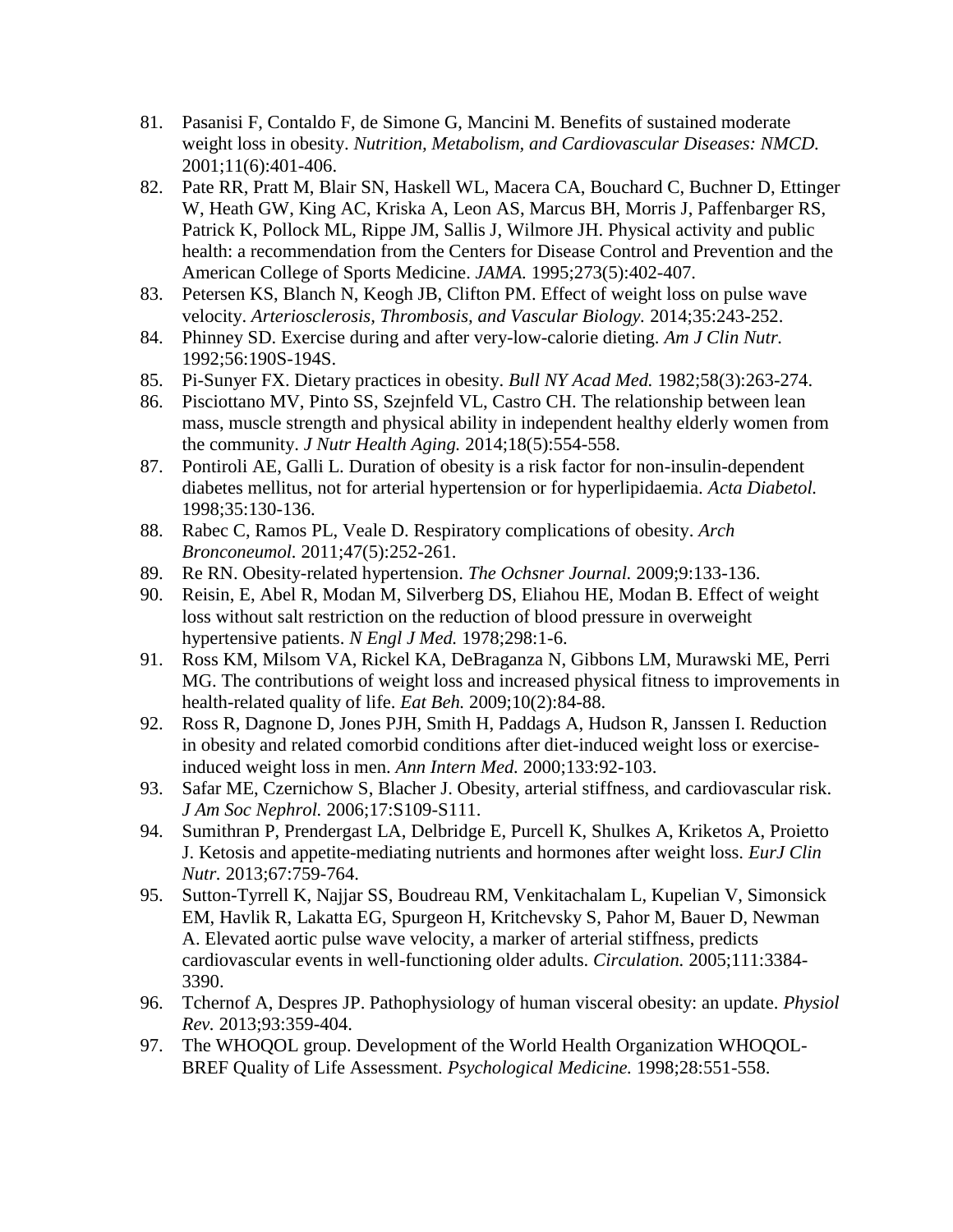- 98. Thorp AA, Owen N, Neuhaus M, Dunstan DW. Sedentary behaviors and subsequent health outcomes in adults: a systematic review of longitudinal studies, 1996-2011. *American Journal of Preventative Medicine.* 2011;41(2):207-215.
- 99. Toto-Moukouo JJ, Achimastos A, Asmar RG, Hugues CJ, Safar ME. Pulse wave velocity in patients with obesity and hypertension. *AHJ.* 1986;112(1):136-140.
- 100. Tsai AG, Wadden TA. The evolution of very-low-calorie diets: an update and metaanalysis. *Obesity.* 2006;14:1283-1293.
- 101. Tsuchikura S, Shoji T, Kimoto E, Shinohara K, Hatsuda S, Koyama H, Emoto M, Nishizawa Y. Central versus peripheral arterial stiffness in association with coronary, cerebral and peripheral arterial disease. *Atherosclerosis.* 2010;211(2):480-485.
- 102. United States Department of Health and Human Services. *Health, United States, 1997.*  Atlanta, GA: U.S. Department of Health and Human Services, Centers for Disease Control and Prevention, National Center for Health Statistics, 1997.
- 103. United States Department of Health and Human Services. *Health, United States, 2013: With Special Feature on Prescription Drugs.* Atlanta, GA: U.S. Department of Health and Human Services, Centers for Disease Control and Prevention, National Center for Health Statistics, 2013.
- 104. United States Department of Health and Human Services. *Physical Activity and Health: A Report of the Surgeon General.* Atlanta, GA: U.S. Department of Health and Human Services, Centers for Disease Control and Prevention, National Center for Chronic Disease Prevention and Health Promotion, 1996.
- 105. Valentine RJ, Woods JA, McAuley E, Dantzer R, Evans EM. The associations of adiposity, physical activity and inflammation with fatigue in older adults. *Brain, Behavior, and Immunity.* 2011;25(7):1482-1490.
- 106. Vgontzas AN, Bixler EO, Chrousos GP. Obesity-related sleepiness and fatigue. *Stress, Obesity, and Metabolic Syndrome.* 2006;1083:329-344.
- 107. Wang H, Peng D. New insights into the mechanism of low high-density lipoprotein cholesterol in obesity. *Lipids in Health and Disease.* 2011;10:176-186.
- 108. Wang X, Lyles MF, You T, Berry MJ, Rejeski J, Nicklas BJ. Weight regain is related to decreases in physical activity during weight loss. *Med Sci Sports Exerc.*  2008;40(10):1781-1788.
- 109. Warkentin LM, Das D, Majumdar SR, Johnson JA, Padwal RS. The effect of weight loss on health-related quality of life: systematic review and meta-analysis of randomized trials. *Obesity Reviews.* 2014;15(3):169-182.
- 110. Warren TY, Barry V, Hooker SP, Sui X, Church TS, Blair SN. Sedentary behaviors increase risk of cardiovascular disease mortality in men. *Med Sci Sports Exerc.*  2010;42(5):879-885.
- 111. Westerterp-Plantenga MS, Nieuwenhuizen A, Tome D, Soenen S, Westerterp KR. Dietary protein, weight loss, and weight maintenance. *Annu Rev Nutr.* 2009;29:21-41.
- 112. Wildman RP, Farhat GN, Patel AS, Mackey RH, Brockwell S, Thompson T, Sutton-Tyrrell K. Weight change is associated with change in arterial stiffness among healthy young adults. *Hypertension.* 2005;45:187-192.
- 113. Wing RR, Epstein LH, Marcus MD, Kupfer DJ. Mood changes in behavioral weight loss programs. *J Psychosom Res.* 1984;28(3):189-196.
- 114. Wing RR, Lang W, Wadden TA, Safford M, Knowler WC, Bertoni AG, Hill JO, Brancati FL, Peters A, Wagenknecht L. Benefits of modest weight loss in improving